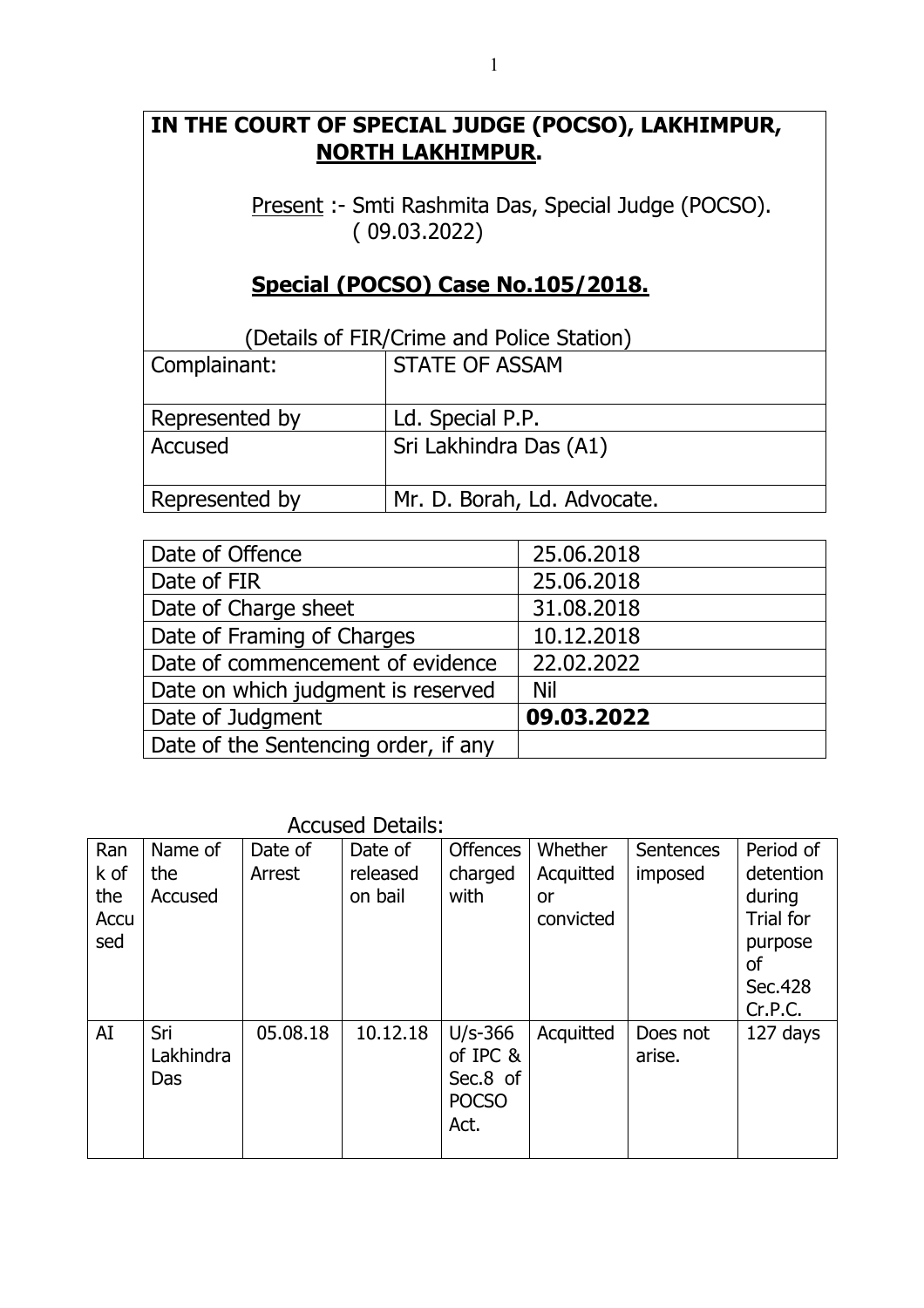#### **J U D G M E N T**

1. The prosecution case, in brief, is that on 25.06.2018, informant Sri Balubhadra Das had lodged an ejahar at North Lakhimpur P.S. alleging, inter- alia, that on the previous day at about 6:00 p.m., his daughter i.e. the prosecutrix ( aged about 13 years) became untraced, when she went to bring some goods from the shop and later on, he came to know that his said daughter had been taken away forcefully by four boys by putting her into a tempu and subsequently, on that day, i.e. 25.06.2018 they recovered the victim girl along with the accused person namely, Sri Lakhindra Das from the village Dolpata under Panigaon P.S.

2. On receipt of the ejahar, the O/C of North Lakhimpur P.S. registered a case vide N.L. P.S. Case No.683/2018, u/s-366(A)/34 of IPC, R/w Sec.4 of POCSO Act. Thereafter, the police conducted the investigation of the case and after completion of the investigation submitted Charge-sheet u/s- 366/ 354(A) of IPC against the accused person Sri Lakhindra Das (A1).

3. On appearance of the accused (A1) before the Court of the then Hon'ble Special Judge, Lakhimpur, North Lakhimpur, copies were furnished to him and after hearing Ld. Advocates of both sides and perusing the materials on record, framed charges against the accused person under section- 366 of IPC & Sec.8 of POCSO Act. The particulars of the charges were read over and explained to the accused to which he had pleaded not guilty and claimed to be tried. In the meantime, after framing the charges, the case record was transferred to this Court for disposal at the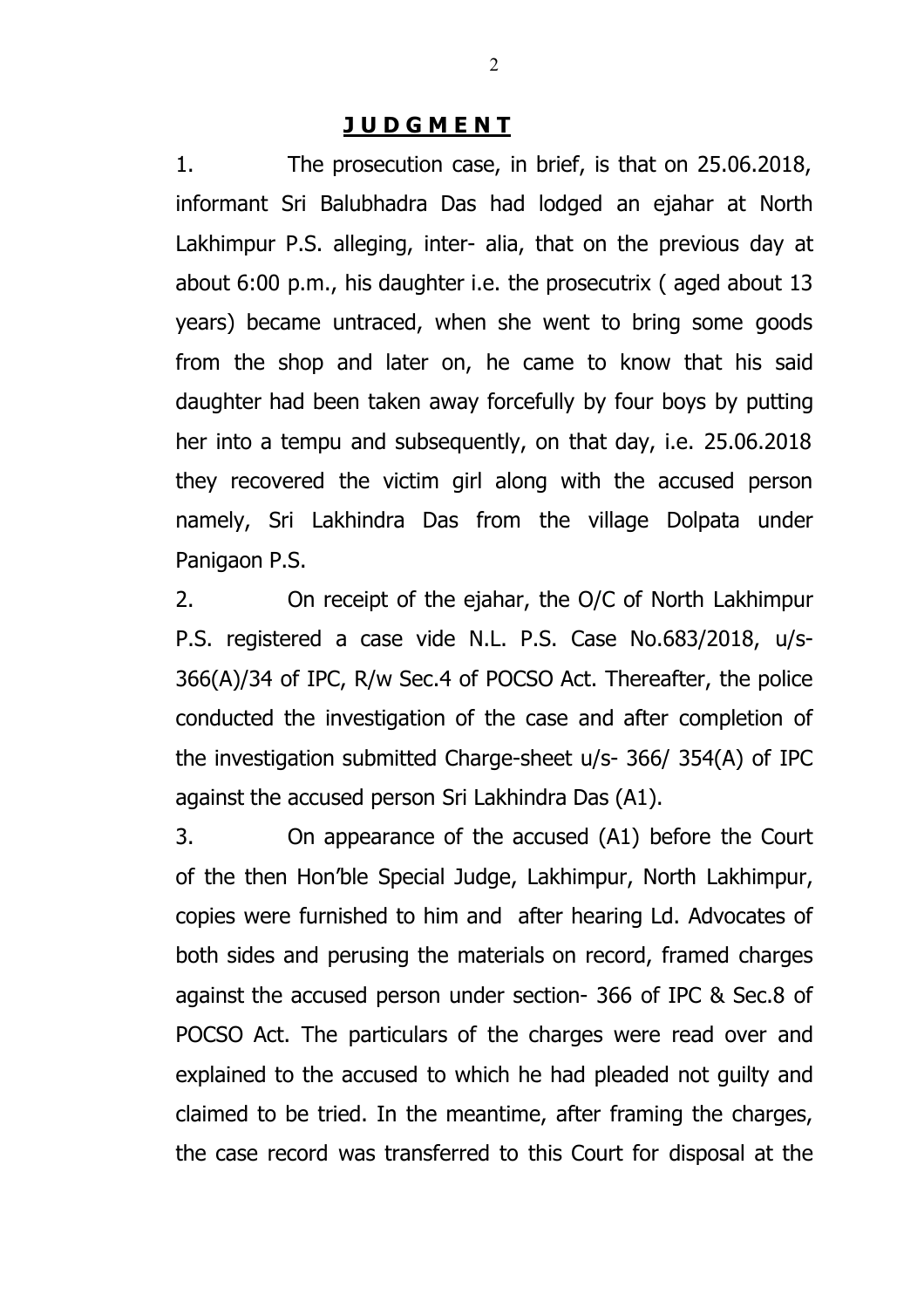stage of evidence.

4. During trial before this Court, the prosecution has examined as many as 4 (four) witnesses including the informant & victim. Considering the stand of the witnesses examined as well as at the instance of Ld. Special P.P., the prosecution evidence is closed. The accused (A1) is examined under section 313 of the Cr. P.C. The pleas of the accused person are of total denial and he has declined to adduce any defence evidence.

## 5. *POINTS FOR DETERMINATION:*

*i) Whether the accused (A1) on 24.06.2018 at about 6:00 P.M. at village- No.2 Kuhimari under North Lakhimpur P.S, had kidnapped (or abducted) the prosecutrix ( aged about 12 years), daughter of informant Sri Balubhadra Das, with intent that she might be compelled (or knowing it likely that she might be compelled to) marry you against her will or in order that she might be forced (or seduced) to illicit intercourse with you, and thereby committed an offence punishable under section 366 of IPC, as alleged?*

*ii) Whether the accused (A1) on the same date, time and place, after kidnapping the prosecutrix, had committed sexual assault on her person at somewhere else, and thereby committed an offence punishable under section 8 of POCSO Act, as alleged?*

### **DISCUSSIONS, DECISION & REASONS THEREOF:**

6. I have carefully perused the evidence and the materials available in the case record. Heard arguments advanced by the Ld. Advocates of both sides. Now, let us examine the evidence on record to decide the case at hand.

7. PW.1, the prosecutrix has deposed that the informant Balubhadra Das is her father. She knows the accused Lakhindra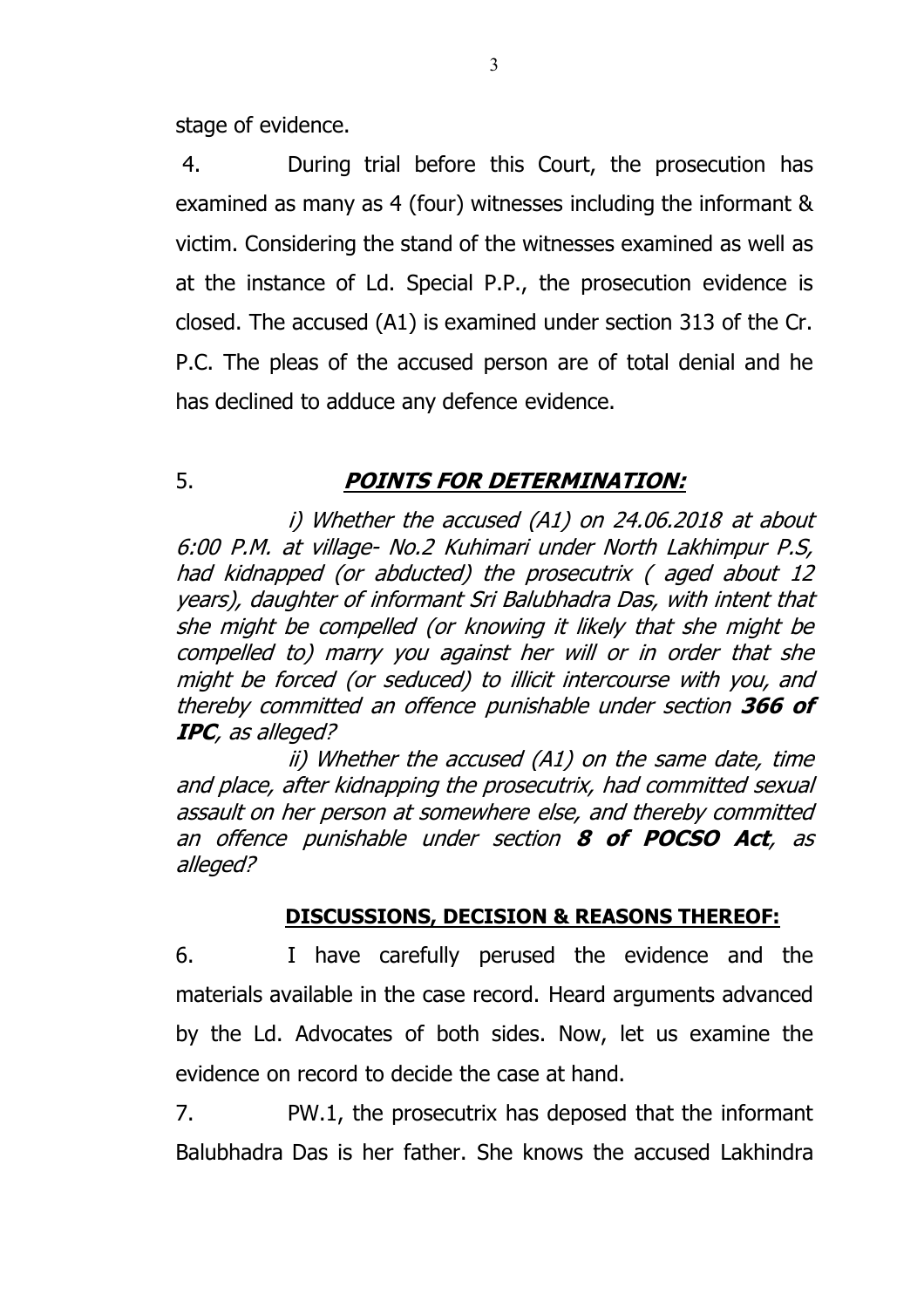Das. Her father lodged the ejahar of this case about 2 years back regarding her missing from home. Actually, she went to her friend Deha's house on that day. As she did not inform anybody in her home her father due to some misunderstanding lodged this case. When she came to know about the lodging of the ejahar, she came back home. Police recorded her statement and got her medical examination done. Her statement was also recorded under section 164 of CrPC in the court. Ext. P-1 is statement U/s 164 CrPC and Ext. P-1(1) to P-1(5) are her signatures.

In cross- examination, PW1 has stated that she voluntarily went to the house of her friend. She stated before police and the statement recorded U/s 164 CrPC as tutored by her father and family members. She has already married to one Raju Das of Kumarkata. A male child was also born due to her wedlock with Raju Das. The age of her son is 1 ½ years. She does not want to proceed with the case against the accused person any further. This case was lodged out of misunderstanding.

8. PW.2, Sri Balubhadra Das (informant), has deposed that he is the informant of this case. The victim girl is his daughter. He knows the accused person Lakhindra Das. He does not remember the date and year of his lodging the ejahar in the police station. One day, his daughter was missing from their house. He could not find out her, so he lodged the ejahar. The ejahar was written by someone else. He only put his signature thereon. Ext.P-2 is the ejahar and Ext.P-2(1) is his signature thereon. on next day, his daughter came back to his house and on being asked, she told him that she actually had gone to her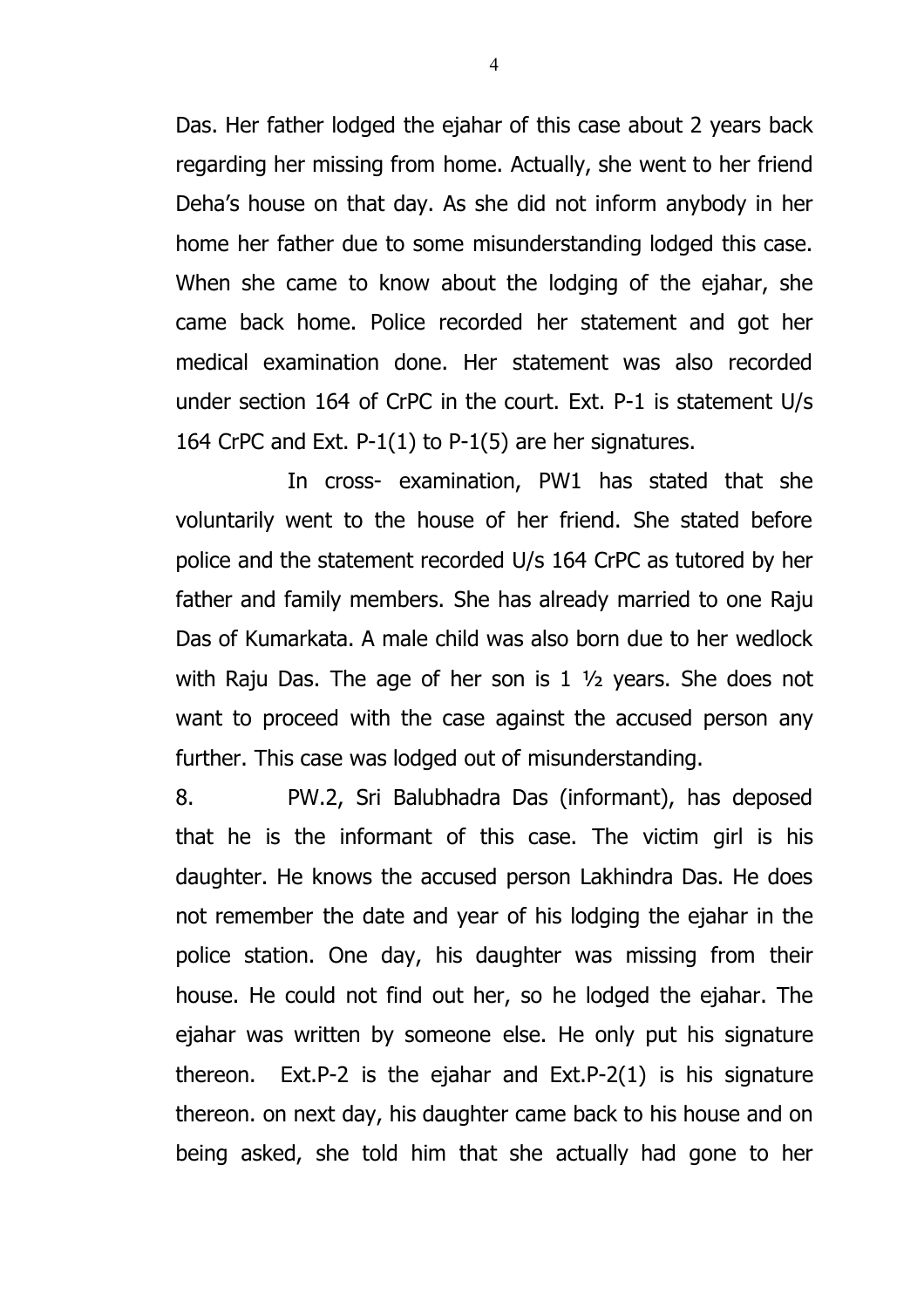friend's house. Ext.P-3 is the seizure list and Ext.P-3(1) is his signature thereon.

In cross- examination, PW2 has stated that the FIR was lodged due to some misunderstanding.

9. PW3, Smti Sunu Das (wife of informant) has deposed that the victim girl is her daughter. She came to know the accused (A1) after the incident, but prior to it, she did not know him. The occurrence took place about 3 years back. When the victim girl became disappeared from the house and they could not find out her, then, her husband lodged a case in the Police Station. But, on next day, her victim daughter was recovered. On being asked, the victim told her that she was not kidnapped by anybody, rather she had gone to the house of her friend for purpose of travelling. The police asked her and her victim daughter about the alleged incident.

In cross- examination, PW3 has stated that at the time of occurrence, she was not at home. The police only asked her name and address after the incident.

10. PW4, Smti Pinkumoni Das has deposed that she knows the informant Balubhadra Das as well as his victim daughter. She does not know well the accused (A1). The occurrence took place in the years 2017- 2018. She does not know about the alleged incident in detail. She also deposed that she got married to a person of 11-Mile and at the time of occurrence, she was at 11- Mile and hence, she did not know about the alleged incident. When she was in her paternal home, the police went there and asked her name and address only.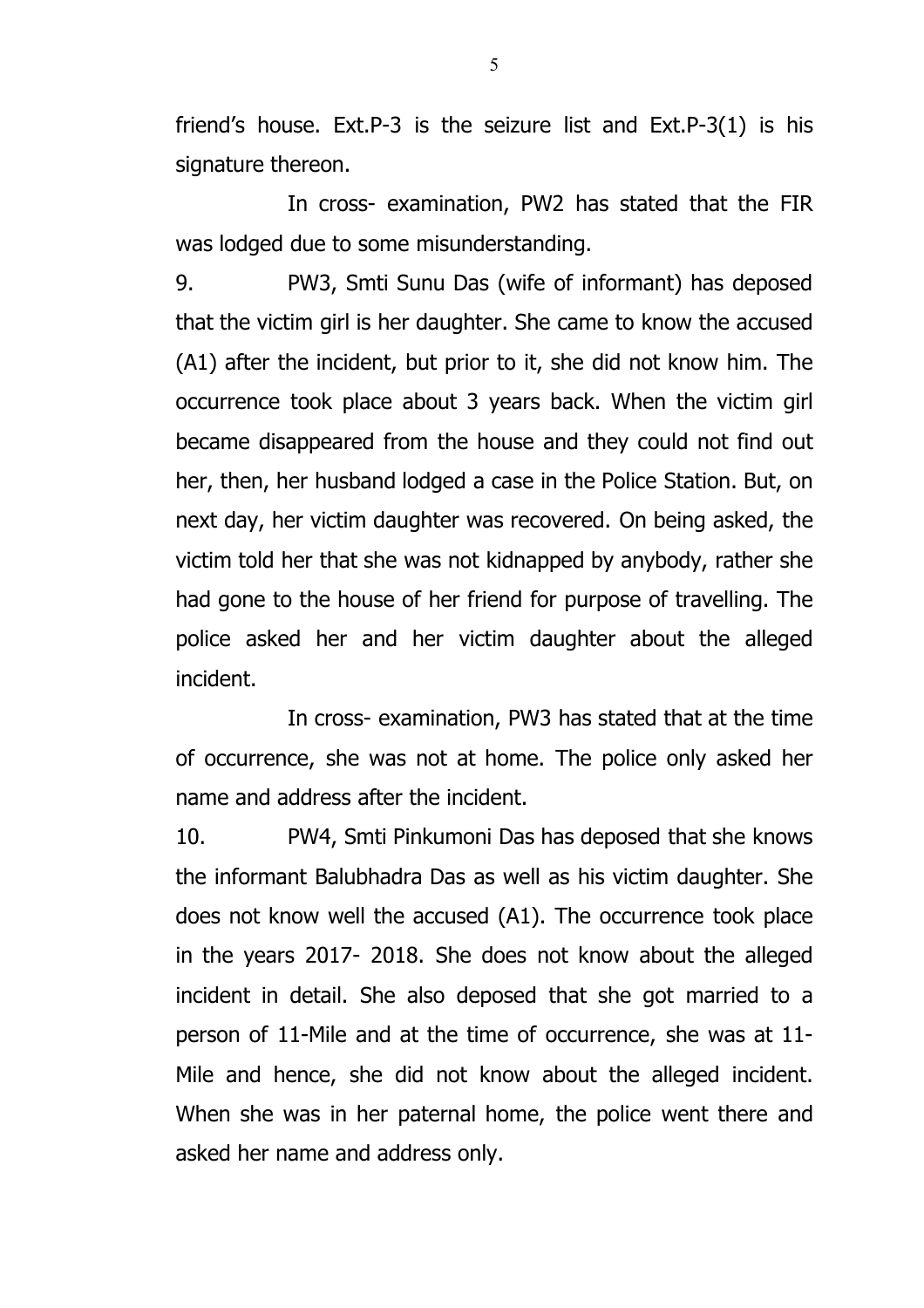#### **Appreciation of evidence:**

11**.** Here in the instant case, the prosecution has examined 4 (four) witnesses including the prosecutrix as PW1 and informant as PW2, who are the vital witnesses in this case.

12. The prosecutrix, in her examination-in-chief as PW1, has deposed that on the day of occurrence she had gone to her friend Deha's house and as she did not inform anybody in her home her father due to some misunderstanding lodged this case, but when she came to know about the lodging of the ejahar, she herself came back home. On the other hand, the prosecutrix has categorically stated in her cross- examination that she had voluntarily gone to the house of her friend. She has also stated that she had stated in her statements given before the police as well as in her statement recorded U/s 164 CrPC as tutored by her father and family members. Further, she has stated that she has already married to one Raju Das of Kumarkata and a male child was also born out of such wedlock and a male child was born to her who is now 1½ years old. Moreover, she has stated that as this case was lodged out of misunderstanding, so she does not want to proceed with the case any further against A1.

13. Thus, it appears from the evidence of PW1, the prosecutrix that this witness has not uttered a single word implicating the accused person, in any way, for his involvement in the commission of the alleged offences. Rather, she has admitted that this case was lodged merely due to some misunderstanding.

14. On the other hand, PW2, father of the victim girl, in his evidence in chief, has deposed that he does not remember the

6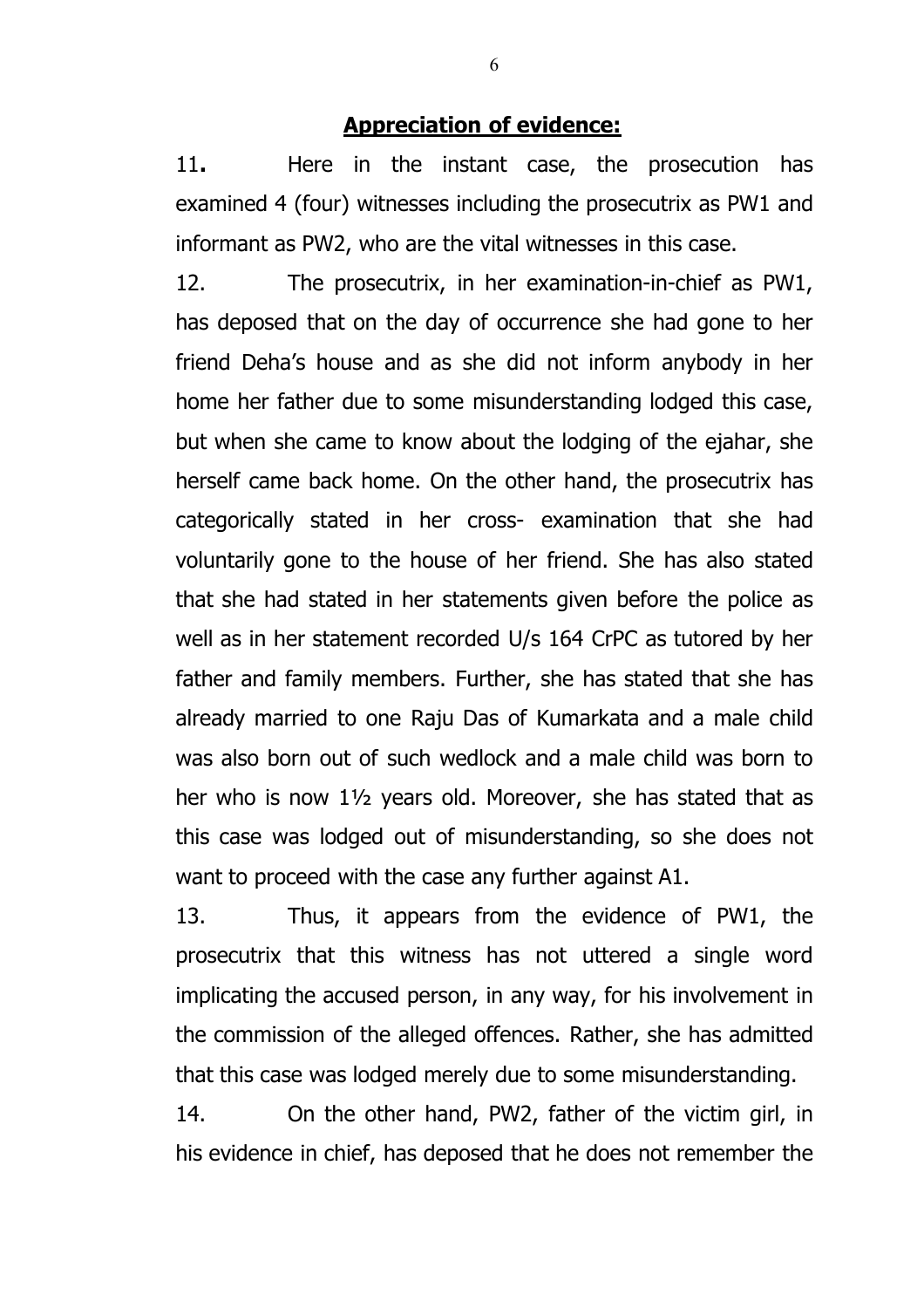date and year of his lodging the ejahar in the police station and one day, his victim daughter was missing from their house and as he could not find out her, so he lodged the ejahar, which was written by someone else and he only put his signature thereon. His further deposition is that on next day, his daughter came back to his house and on being asked, she told him that she actually had gone to her friend's house. He has stated in his crossexamination that the FIR was lodged due to some misunderstanding.

15. PW3, wife of the informant has simply deposed that when the victim girl became disappeared from the house and they could not find out her, then, her husband lodged a case in the Police Station but, on next day, her victim daughter was recovered. She also deposed that on being asked, the victim told her that she was not kidnapped by anybody, rather she had gone to the house of her friend for purpose of traveling.

16. PW4, Smti Pinkumoni Das does not support the prosecution case at all.

17. Thus, from the discussions of the evidence on record, particularly the evidence of PW1 and PW2, it has become clear that the prosecution evidence is not sufficient to prove the ingredients of any of the offences u/s- 366 of IPC or Section-8 of POCSO Act against A1 that A1 had kidnapped the victim girl with intent to marry her or in order to have illicit intercourse with her; or A1 had committed sexual assault on the person of the prosecutrix.

18. In view of the above discussions and considering all

7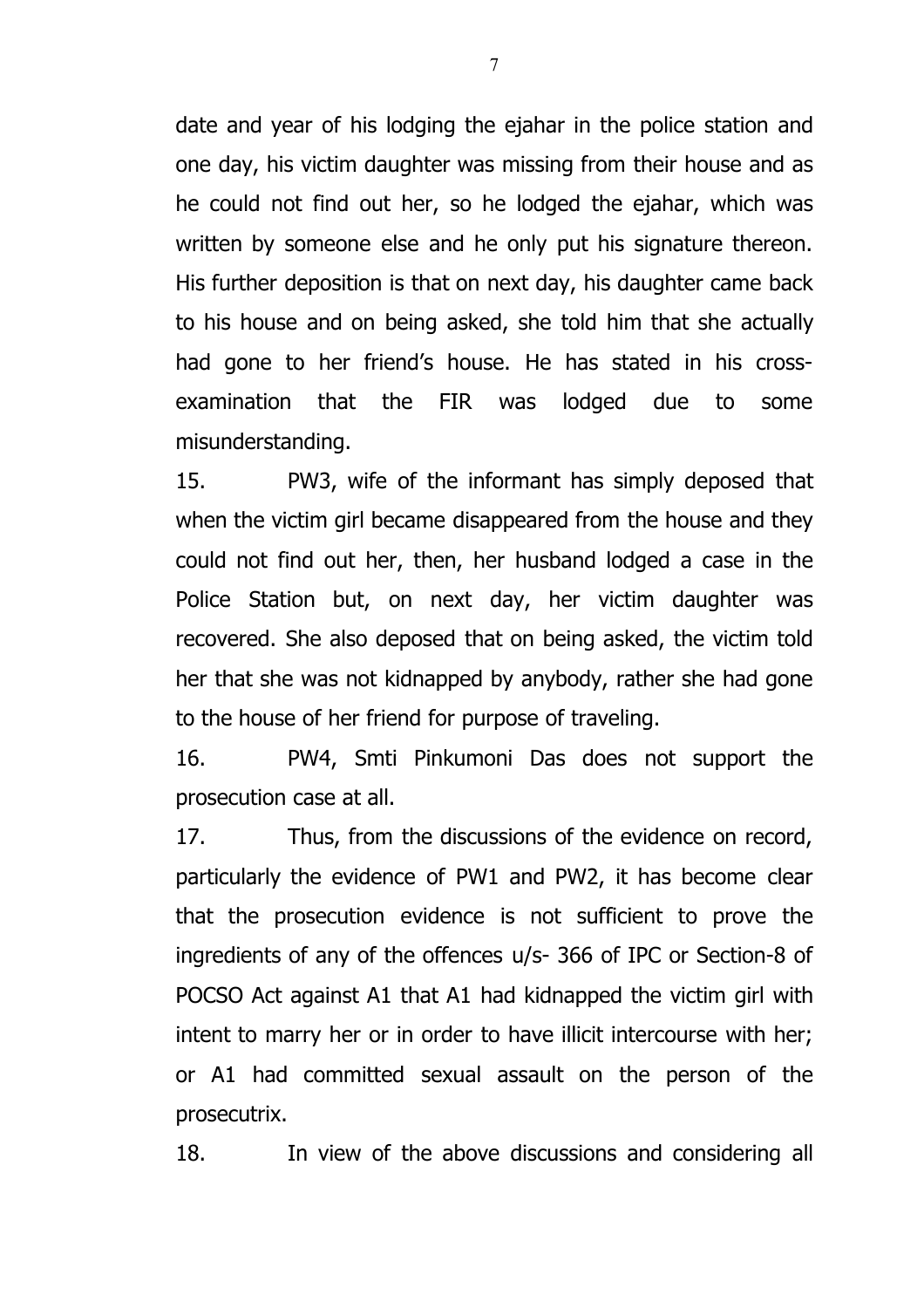aspects, I find and hold that the prosecution has failed to prove its case u/s- 448 of IPC or Section-8 of POCSO Act against the accused person. Hence, I acquit the accused person from the said offences.

19. The accused person is set at liberty forthwith and his bail bond shall remain in force for another 6(six) months from today.

20. The case is disposed of accordingly.

21. Let a copy of this Judgment be sent to the Ld. District Magistrate, as per provision of Sec.365 of Cr.P.C.

Given under my hand and seal of this Court on this day of 9<sup>th</sup> March, 2022.

> (Rashmita Das,AJS) Special Judge (POCSO), Lakhimpur, North Lakhimpur.

Dictated & Corrected by me:

(Rashmita Das,AJS) Special Judge (POCSO), Lakhimpur, North Lakhimpur.

Transcribed & typed by me: Sri D. Chetia, (Steno)

## **List of Prosecution/ Defence/Court witnesses: A. Prosecution**:

| Rank | I name | Nature of evidence (eye witness, |
|------|--------|----------------------------------|
|      |        | police witness, expert witness,  |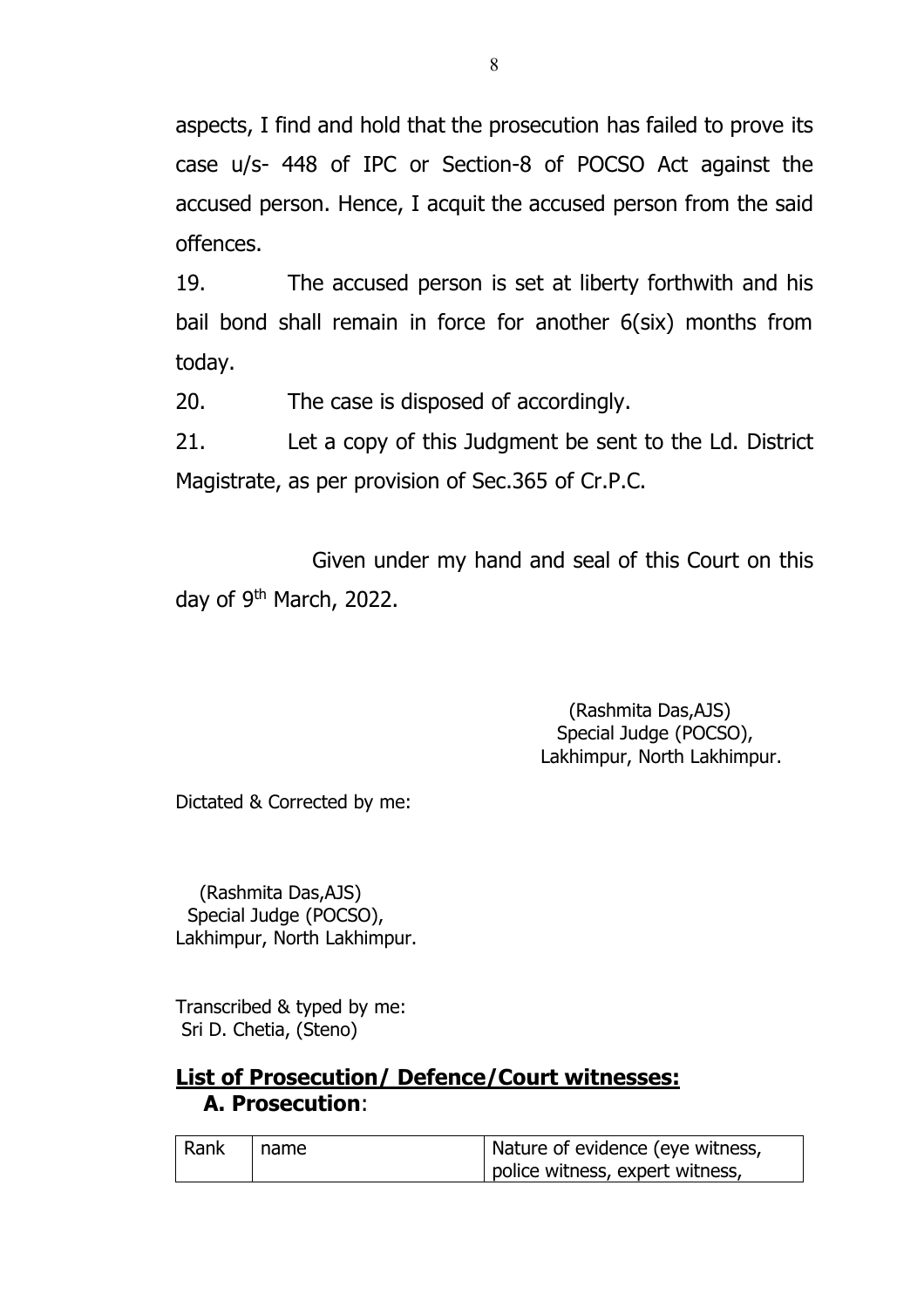|                 |                    | medical witness, Panch witness,<br>other witness) |
|-----------------|--------------------|---------------------------------------------------|
| PW <sub>1</sub> | prosecutrix        | Eye witness                                       |
| PW <sub>2</sub> | Sri Balubhadra Das | Informant (father)                                |
| PW <sub>3</sub> | Smti Sunu Das      | Mother                                            |
| PW <sub>4</sub> | Smti Pinkumoni Das | Other witness                                     |
|                 |                    |                                                   |

#### **B. Defence witness, if any:**

| Rank | name | Nature of evidence (eye witness,<br>police witness, expert witness,<br>medical witness, panch witness, other<br>witness) |
|------|------|--------------------------------------------------------------------------------------------------------------------------|
|      |      |                                                                                                                          |
|      |      |                                                                                                                          |

## **C. Court witness, if any:**

| Rank | name | Nature of evidence (eye witness,<br>police witness, expert witness,<br>medical witness, panch witness, other<br>witness) |
|------|------|--------------------------------------------------------------------------------------------------------------------------|
|      |      |                                                                                                                          |
|      |      |                                                                                                                          |

### **List of Prosecution/ Defence/Court Exhibits: A. Prosecution**:

| Sr. No. | <b>Exhibit Number</b> | Description                      |
|---------|-----------------------|----------------------------------|
|         | Ext.-P-1/PW1          | Statement of PW2 u/s 164 Cr.P.C. |
|         | Ext.-P-2/PW2          | Eiahar                           |
|         | Ext.-P-3/PW2          | Seizure list.                    |

#### **B. Defence**:

| Sr. No. | <b>Exhibit Number</b> | <b>Description</b> |
|---------|-----------------------|--------------------|
|         |                       |                    |
|         |                       |                    |

### **C. Court Exhibits**:

| Sr. No. | <b>Exhibit Number</b> | Description |
|---------|-----------------------|-------------|
|         |                       |             |
|         |                       |             |